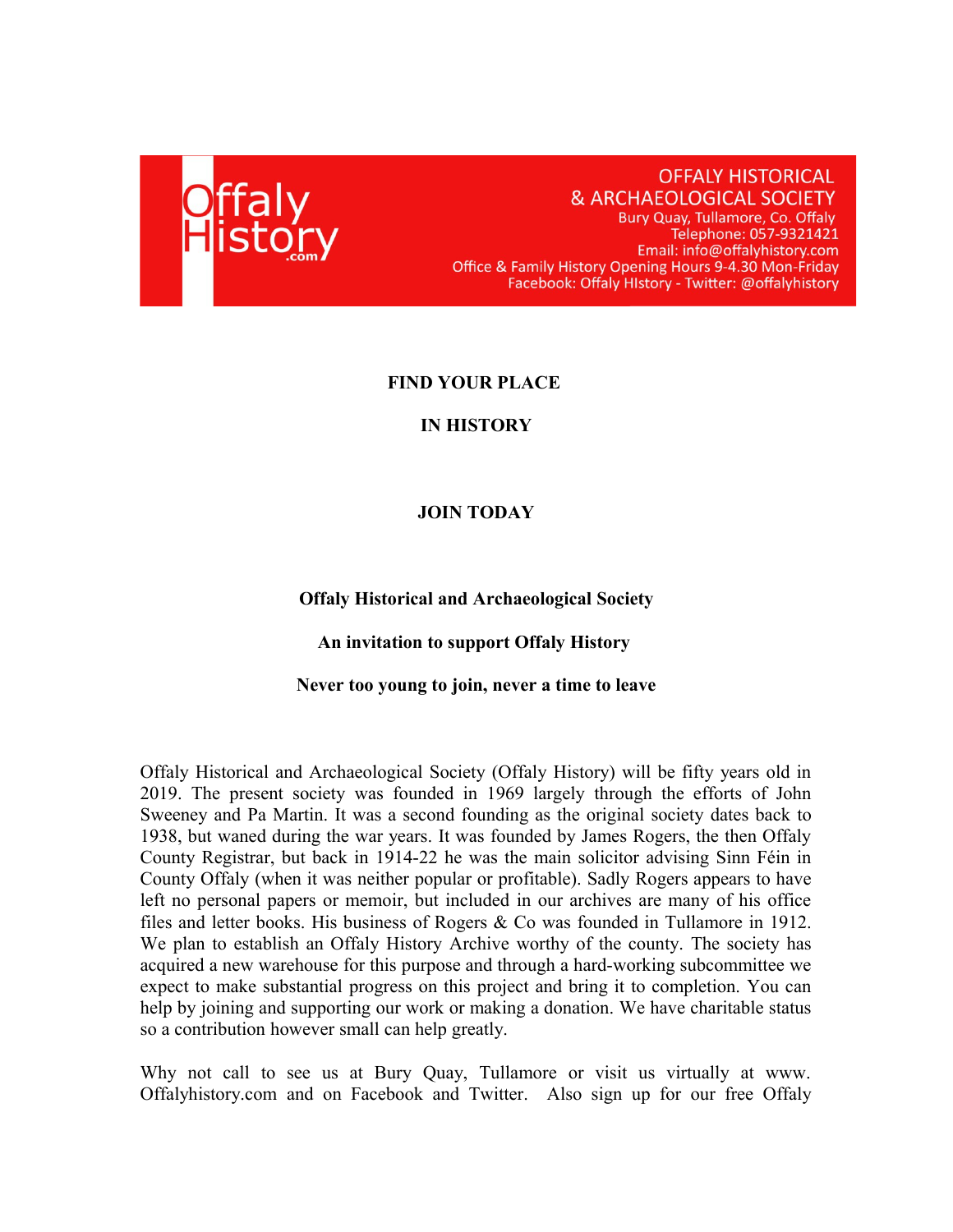History Blog with a new post every week to provide good quality material on Offaly History. We welcome articles (info@offalyhistory.com).

Offaly History works with the Department of Social Welfare and in any one year we generally provide training and employment opportunities to upwards of twenty people. We also work with the Offaly County Council, Offaly Local Development and the local press. The aim is to secure employment so if you have a vacancy or a training opportunity please email us.

The objectives of Offaly History have always been to promote Offaly's rich history, heritage and culture while making it known throughout the county, Ireland and internationally.

### **Bookshop**

Offaly History has an extensive stock of local publications, now for sale online also. Our bookshop offers a wide selection of publications and photographs of old Offaly for sale. We aspire to assist local authors by buying their books in quantity and stocking them for the public as a research tool into the future. We have the largest history selection in the midlands with over 500 pure history items of which over 100 are local.

# **Esker Press**

The Society is a publisher of local books through its publishing imprint Esker Press (see our catalogues on our website), recent publications and special offers.

# **Offaly History Library and Archives**

Offaly History is saving memories, ideas and traditions. A voluntary society, it is dedicated to preserving, protecting and understanding the history of our families, workplaces and communities. Offaly History is a treasure house of diverse historical materials, from family photographs and records to maps, old books, newspapers and manuscripts. Through its autumn/winter programmes of guest lecturers, extensive library and archives, its educational programmes and publications, Offaly History lets you *touch* history. Our library catalogue is online and it its own way is a useful research tool. Find it at our website shortcut or on **LibraryThing**. We have almost 20,000 volumes and over 11,000 titles in the catalogue. Our reading room is open to members from 10 to 4 each and on one evening a week (see [www.offalyhistory.com](http://www.offalyhistory.com/) for details).

Become a member and discover there's an exciting past. For more information call 05793-21421, email info@offalyhistory.com or see the website at [www.offalyhistory.com](http://www.offalyhistory.com/) and Facebook at Offaly History where there are over 1,000 photographs of historical places and events.

### **Scope of the Collections**

The library and archives preserve books, manuscripts, photographs, maps, atlases, newspapers, estate records, films, oral recordings and memorabilia that document 10,000 years of life in the area. The library and archives foster historical and archaeological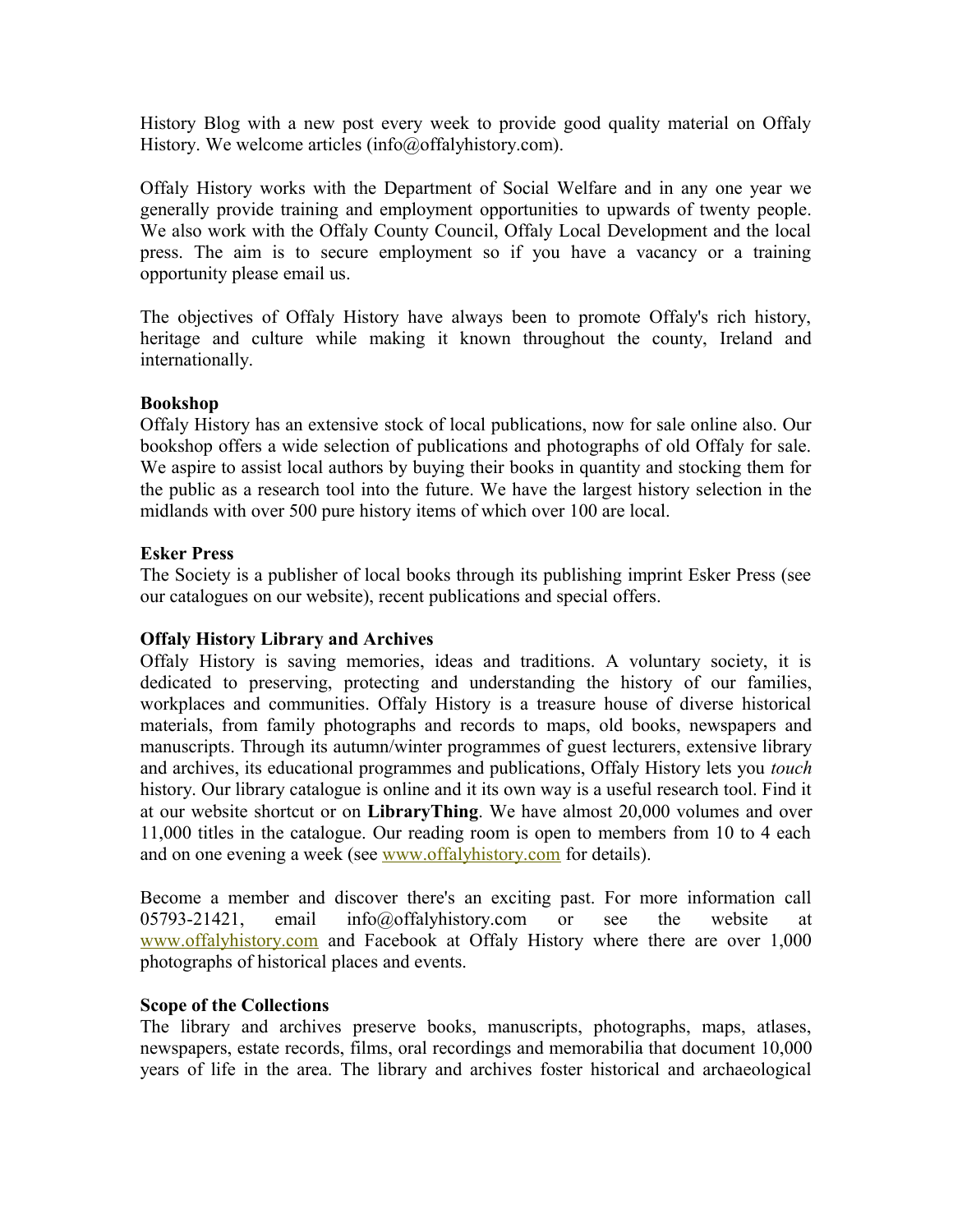research on Offaly, a county pivotal to the story of Ireland's settlement history from Lough Boora to the plantation of the sixteenth-century.

Offaly History is expanding its resources on the county's social, economic, military, political and sports history, health and welfare, work, small businesses and women's history. The library includes 20,000 volumes, manuscript materials, maps, 300,000 photographs that support research in every aspect of local history with strengths in the areas of:

- archaeology, early and modern history of Ireland
- commerce and business
- neighbourhood history Offaly and other counties
- family history and genealogy (Laois and Offaly)
- church histories Ireland
- industry and transport, particularly canals, distilleries
- sport, leisure, education, folklore and oral history

The Society collects photographs, postcards and prints of people and places documenting the history of Offaly. The collection depicts residential, religious, commercial and industrial buildings; bridges and waterways; views of local people and events. Images from the Offaly History collection are used by researchers, authors, publishers and advertisers. It includes the outstanding Hanly, Magan and Fetherstonhaugh collections and the Offaly History postcard and photograph collection. Recently we embarked on a new series of recording photographs covering the towns and villages of Offaly. We work with other organisations such as Tullamore Camera Club, Tullamore Lions and Tullamore Rotary to promote heritage tourism and publication. Offaly History works closely with the Offaly County Council Heritage Office, Offaly County Library and welcomes the local history facilities in Tullamore, Birr, Clara and other venues in the county. We organise events for the annual Heritage Week.

### **Monthly lectures/Summer tours**

Offaly History holds monthly lectures and summer all of which are open to the public at a nominal voluntary charge. Members of the society receive a monthly [newsletter](http://ireland.iol.ie/~ohas/page6.html) (best by email) and can enjoy the opportunity to explore the past.

### **Family History Research**

The Society operates **Irish Midlands Ancestry** and provides an ancestral research service covering the counties of Laois and Offaly. This is on a cost-recovery basis and queries and reports vary in price from  $\epsilon$ 90 to  $\epsilon$ 300. It is a non-profit making service to support people in their search for their family roots. Offaly History is also a member of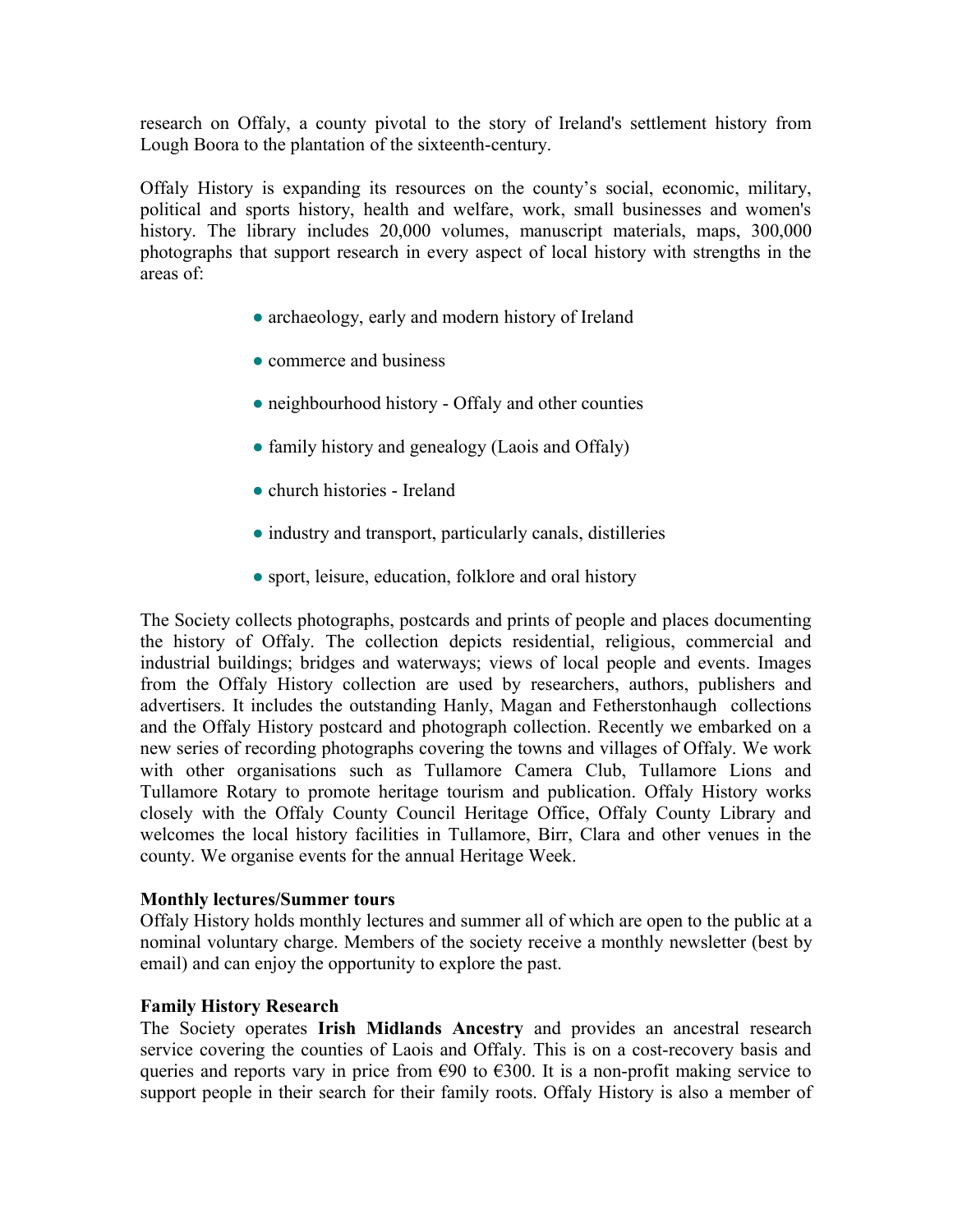the Irish Family History Foundation and has placed almost one million records from Laois and Offaly on its Roots Ireland site. All income from this work is reinvested to promote the objectives of Offaly History. Using all the primary sources including church registers, civil records, census returns, etc., Offaly History has compiled a large database of information on Laois and Offaly families spanning several centuries. Most of the records relate to the 19th century, but some church registers date back to the 18th century. Since 1983 Irish Midlands Ancestry has a well regarded reputation for processing thousands of enquiries, mainly from Australia, Britain, Canada, New Zealand, South Africa and USA. Increasingly it also receives queries from people living in Ireland.

The centre is in the unique position of having researchers with experience and unrivalled knowledge of the sources and the midlands region. On occasion vague enquiries are received but local knowledge can bring about a successful outcome. The research staff are professional in dealing with a wide range of enquiries be they from personal callers or through the mail. They provide a service of quality and efficiency.

For those who cannot yet make the vital connection with the correct location in Ireland, it is essential to search several sources in your home country which may hold that all important piece of information to get started. The web address is [www.irishmidlandsancestry.com](http://www.irishmidlandsancestry.com/) and the e-mail address is [info@offalyhistory.com.](mailto:info@offalyhistory.com)

**Irish Midlands Ancestry,** Bury Quay, Tullamore, Co. Offaly, Ireland or consult our data on Roots Ireland where it is located with 20 million records.

Telephone: 00353 5793 21421, e-mail: info@offalyhistory.com

### **Making a donation of time, historical materials or money**

All the assets of Offaly History are held in the name of Offaly Heritage Centre Limited, a company with charitable status and accordingly are not available to the members for distribution. The officers and committee serve in an honorary capacity. If you would like to make a donation of  $E250$  or more to Offaly History for its work please email for further details. At a net cost of a little over  $\epsilon$ 140 a self-employed person gives  $\epsilon$ 250 and a PAYE contributor providing  $\epsilon$ 250 allows Offaly History to claim up to  $\epsilon$ 350. If you would like to help with your time and expertise contact of our committee members or email  $\frac{info(\partial\theta)$  of falyhistory.com re volunteering. We welcome donations however small. Your time and your interest mean a lot to us. Have you something to contribute by way of time, materials (books, photos, memorial cards, archival material) or money?

Why not email today for membership details. You can also subscribe to our annual journal. More than that you can help from wherever you are around the world in our various projects.

### **The committee**

The current committee will be listed on our website as are all our newsletters.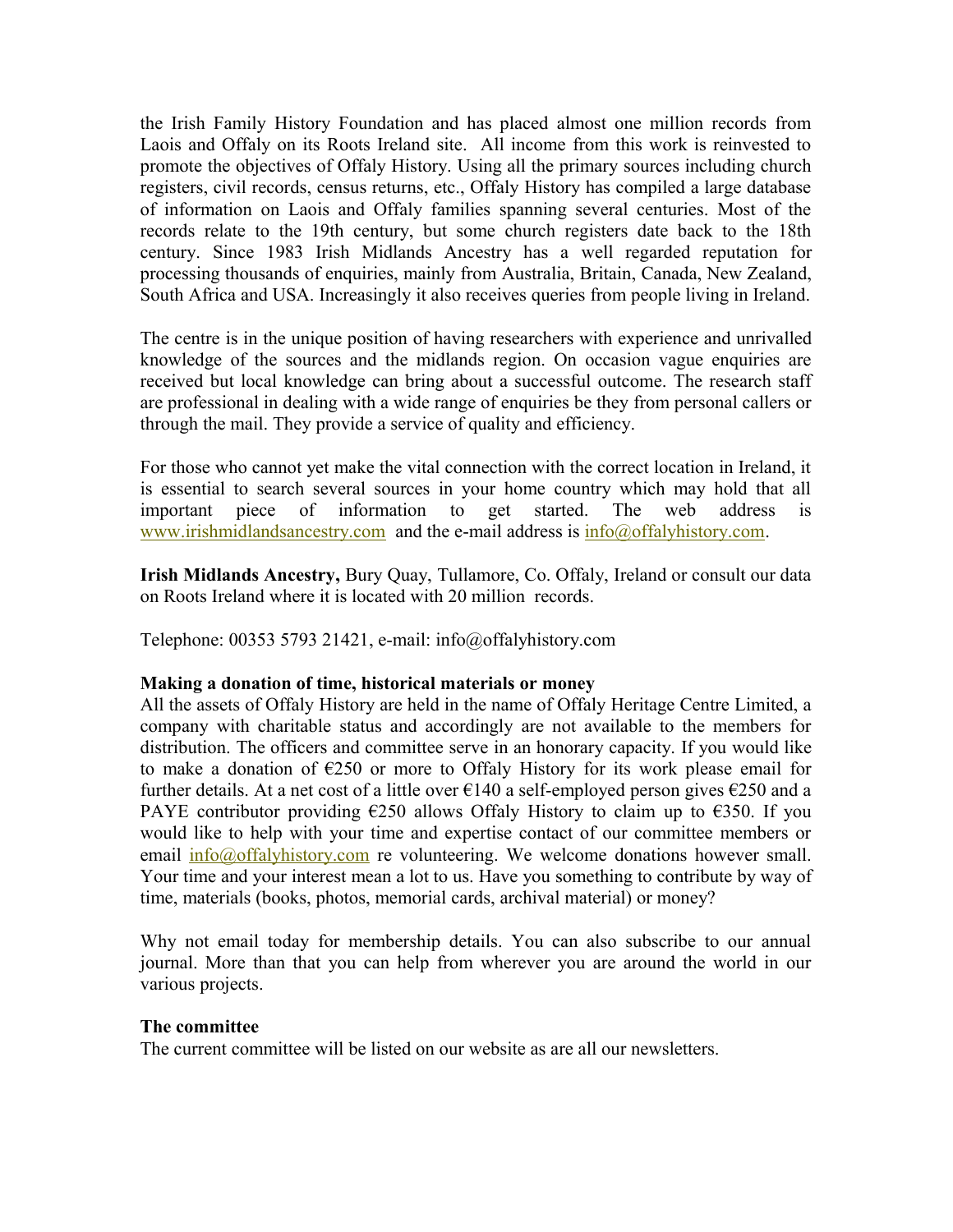### **Offaly History Membership / Renewal**

I would like to renew my membership/become a member of the Offaly Historical and Archaeological Society.

Name: \_\_\_\_\_\_\_\_\_\_\_\_\_\_\_\_\_\_\_\_\_\_\_\_\_\_\_\_\_\_\_\_\_

Address:

Email address: \_\_\_\_\_\_\_\_\_\_\_\_\_\_\_\_\_\_\_\_\_\_\_\_\_\_\_\_ Mobile Number:

(saves time and money on post and paper) (optional for free text alerts on events)

 $\mathcal{L}_\text{max}$  , where  $\mathcal{L}_\text{max}$  and  $\mathcal{L}_\text{max}$ 

| <b>Please Indicate Membership</b><br><b>Choice</b>                                                                                  | Rate          | <b>Please Tick</b> |
|-------------------------------------------------------------------------------------------------------------------------------------|---------------|--------------------|
| Individuals and families: $\epsilon$ 30                                                                                             | €30           |                    |
| Overseas member: $€30$                                                                                                              | $\epsilon$ 30 |                    |
| Corporate subscription: $€75$                                                                                                       | €75           |                    |
| Friend of Offaly History: $€100$                                                                                                    | €100          |                    |
| Life membership: $€500$                                                                                                             | €500          |                    |
| Primary/Secondary School Student€5<br>Rate: $\epsilon$ 5 (Letter required from your<br>school confirming your current<br>enrolment) |               |                    |

# **Payment Options:**

**Standing Order:** Please complete form below

### **Credit Card**

Card No. \_\_\_\_\_\_\_\_\_\_\_\_\_\_\_\_\_\_\_\_\_\_\_\_\_\_\_\_

Cardholders Name: \_\_\_\_\_\_\_\_\_\_\_\_\_\_\_\_\_\_\_\_\_\_\_\_\_\_\_\_\_

CSV Digit \_\_\_\_\_ Expiry Date: \_\_\_\_\_\_\_\_\_\_\_\_\_\_\_\_\_\_\_\_\_\_\_\_\_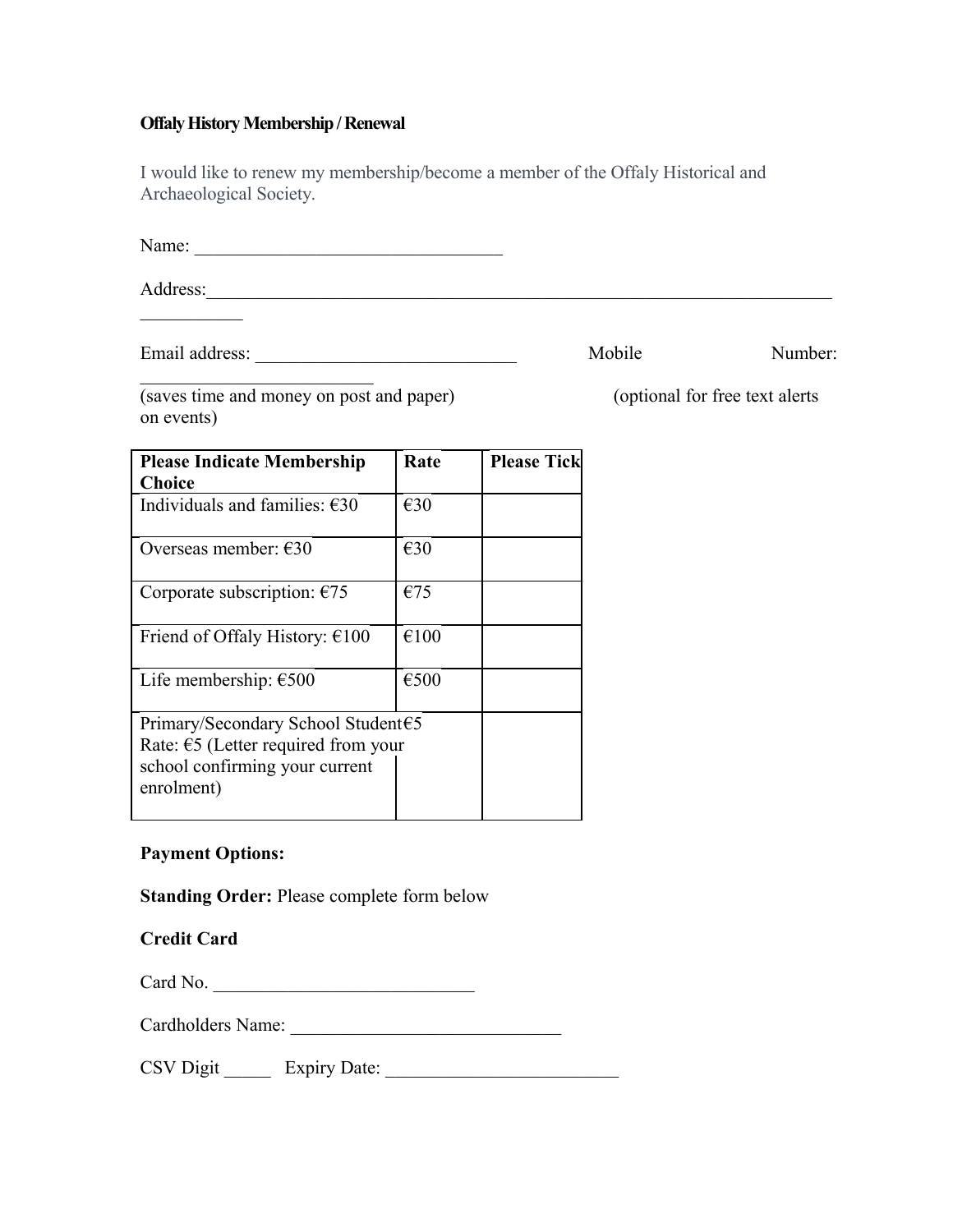**Cheque:** Please make cheques payable to Offaly Heritage Centre Ltd.

I enclose a cheque/cash/visa for  $\epsilon$  ............

Please call, post or email the completed form, together with your subscription to the OHAS Centre. **(You may use the PayPal payment system, which can be found on the home page of [www.offalyhistory.com](http://www.offalyhistory.com/) or [www.irishmidlandsancestry.com.](http://www.irishmidlandsancestry.com/))**

For further details on membership please contact the Offaly Historical and Archaeological Society, Research Centre, Bury Quay, Tullamore, Co. Offaly, R35 Y5V0 Tel: 057 93 21421 or info@offalyhistory.com

# **Offaly Historical and Archaeological Society Bury Quay, Tullamore, Co. Offaly Membership Form (Standing Order Payment) FOR MEMBERS PAYING BY STANDING ORDER**

| Please return the completed form to the Society Treasurer, who will note your<br>name, address and e-mail, for journal mailings and e-mail circulars. The Offaly                                                      |       |  |
|-----------------------------------------------------------------------------------------------------------------------------------------------------------------------------------------------------------------------|-------|--|
| Historical and Archaeological Society treasurer will then forward the form to your<br>bank. Please notify future change of address and/or e-mail to the Society.<br><b>Attention Membership Secretary</b>             |       |  |
| <b>Request for a Standing Order</b>                                                                                                                                                                                   |       |  |
| To the Manager                                                                                                                                                                                                        |       |  |
| Bank:                                                                                                                                                                                                                 |       |  |
| Branch:                                                                                                                                                                                                               |       |  |
| <b>Bank Address:</b><br>the control of the control of the control of the control of the control of the control of                                                                                                     |       |  |
| the control of the control of the control of the control of the control of                                                                                                                                            |       |  |
| You are authorised to set up a Standing Order on my/our account as specified below.<br>My/Our account will at all times contain sufficient funds to enable each payment to be<br>effected on the due date.<br>Signed: | Date: |  |
| Member's Name:                                                                                                                                                                                                        |       |  |
| Member's Address:                                                                                                                                                                                                     |       |  |
| Member's E-mail:                                                                                                                                                                                                      |       |  |
| Member's Mobile No.                                                                                                                                                                                                   |       |  |
| (optional if you want notification of lectures)                                                                                                                                                                       |       |  |
| Please charge to my account (Republic of Ireland Bank Accounts ONLY)                                                                                                                                                  |       |  |
| Member's Account Number:                                                                                                                                                                                              |       |  |
| Member's Sort Code:                                                                                                                                                                                                   |       |  |
|                                                                                                                                                                                                                       |       |  |